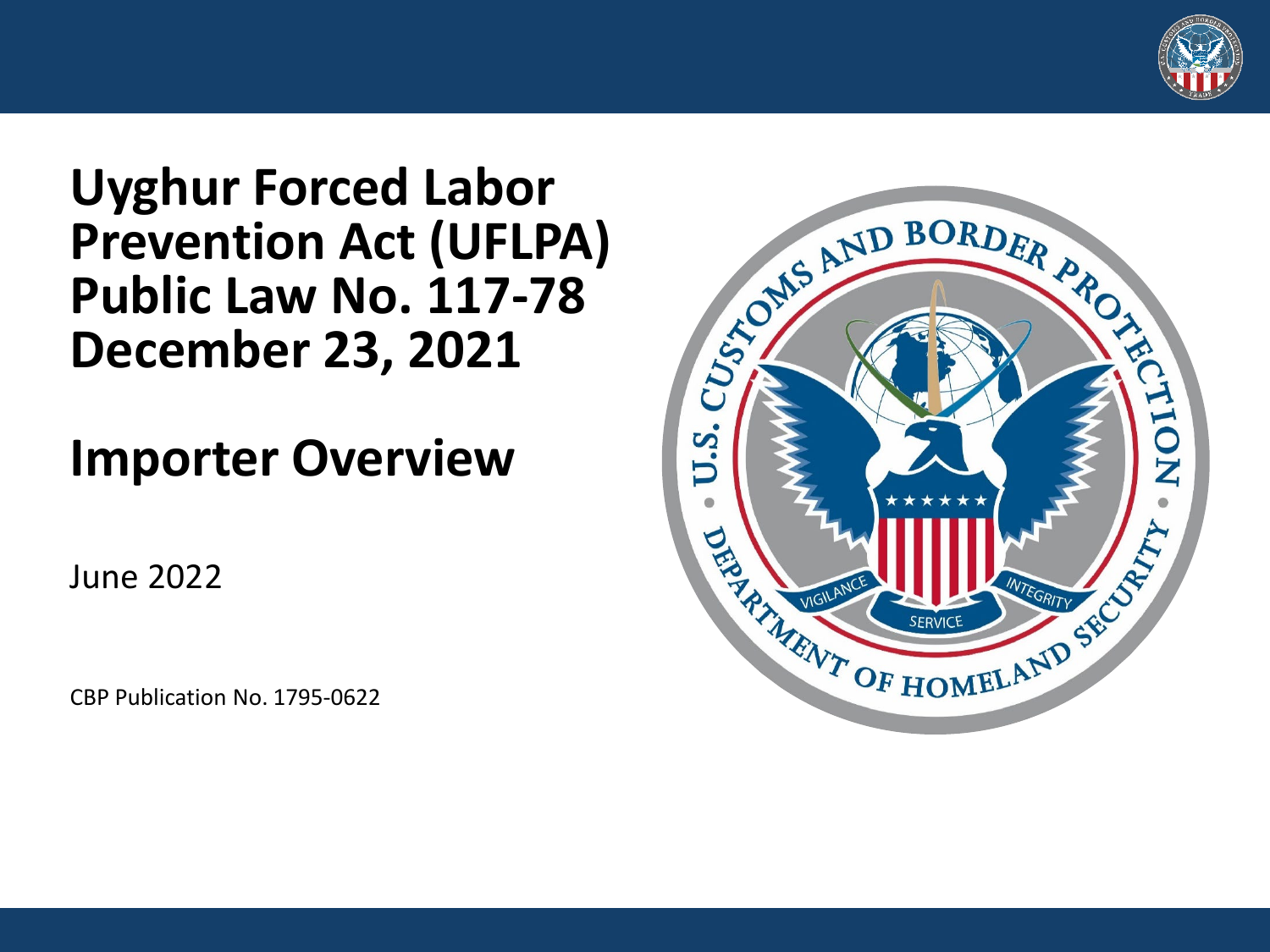

#### **Forced Labor Global Trends**



*Number of forced laborers per region. Source: ILO.org* 

 Over 24.9 million people are victims of forced labor worldwide, trapped in jobs they cannot leave.

16 million

exploited in the private economy

4.8 million

 victims of forced sexual exploitation

4.1 million

victims of forced labor by state authorities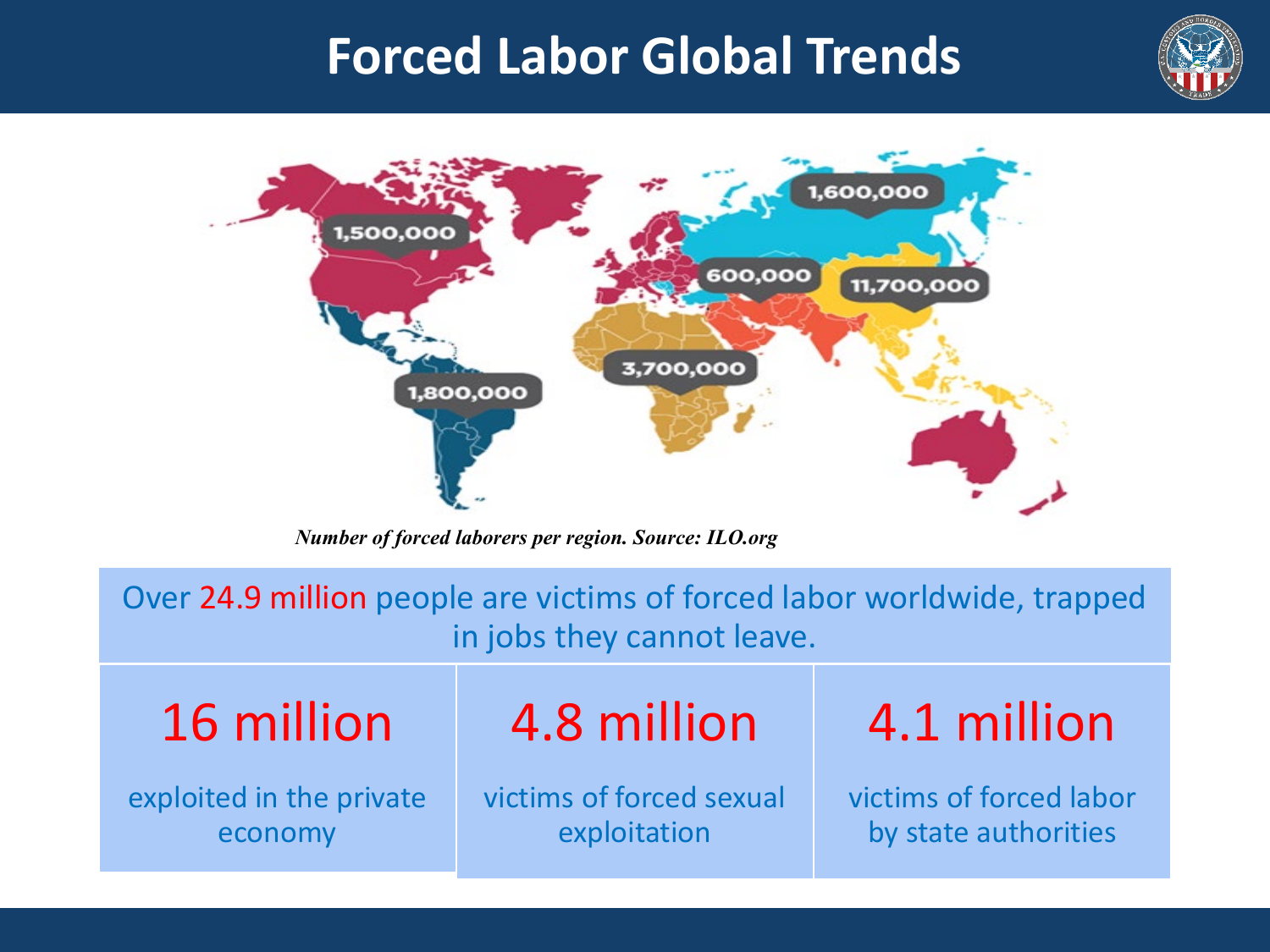## **Forced Labor Enforcement Legislation**



- • The Tariff Act of 1930, 19 U.S.C. 1307, is the primary customs law authority to prevent the importation of goods made with forced labor.
- • Trade Facilitation and Trade Enforcement Act (TFTEA) enacted into law February 24, 2016, repealed the "consumptive demand exception" in 19 U.S.C. 1307.
- supports enforcement of 19 U.S.C. 1307, was signed into • Uyghur Forced Labor Protection Act (UFLPA) which law on December 23, 2021.

# LAW

#### Prohibition of imports made with forced labor in U.S. law

"All goods, wares, articles, and merchandise mined, produced, or manufactured wholly or in part in any foreign country by convict labor or/and forced labor or/and indentured labor under penal sanctions shall not be entitled to entry at any of the ports of the United States, and the importation thereof is hereby prohibited…"

- Section 307, Tariff Act of 1930 (19 U.S.C. 1307)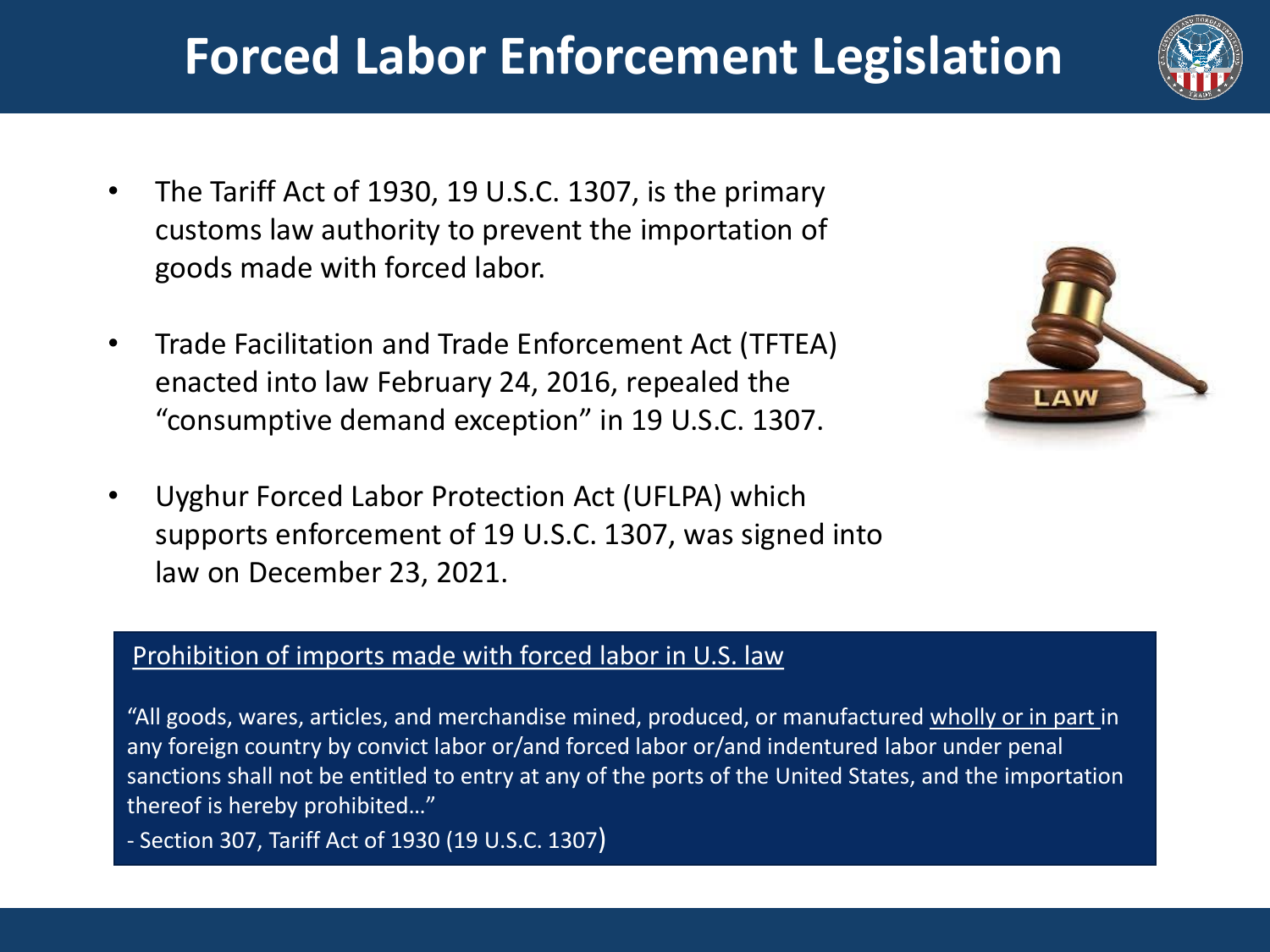## **Uyghur Forced Labor Prevention Act**



- P.L. 117-78 was signed into law December 23, 2021.
- • Supports CBP's enforcement of 19 U.S.C. 1307, which prohibits the importation of goods made with forced labor.
- • The UFLPA establishes a rebuttable presumption that any goods produced in whole or in part in the Xinjiang Uyghur Autonomous Region (XUAR) are prohibited by section 1307.
- • Gives CBP authority to determine exceptions to the rebuttable presumption where clear and convincing evidence is provided to CBP.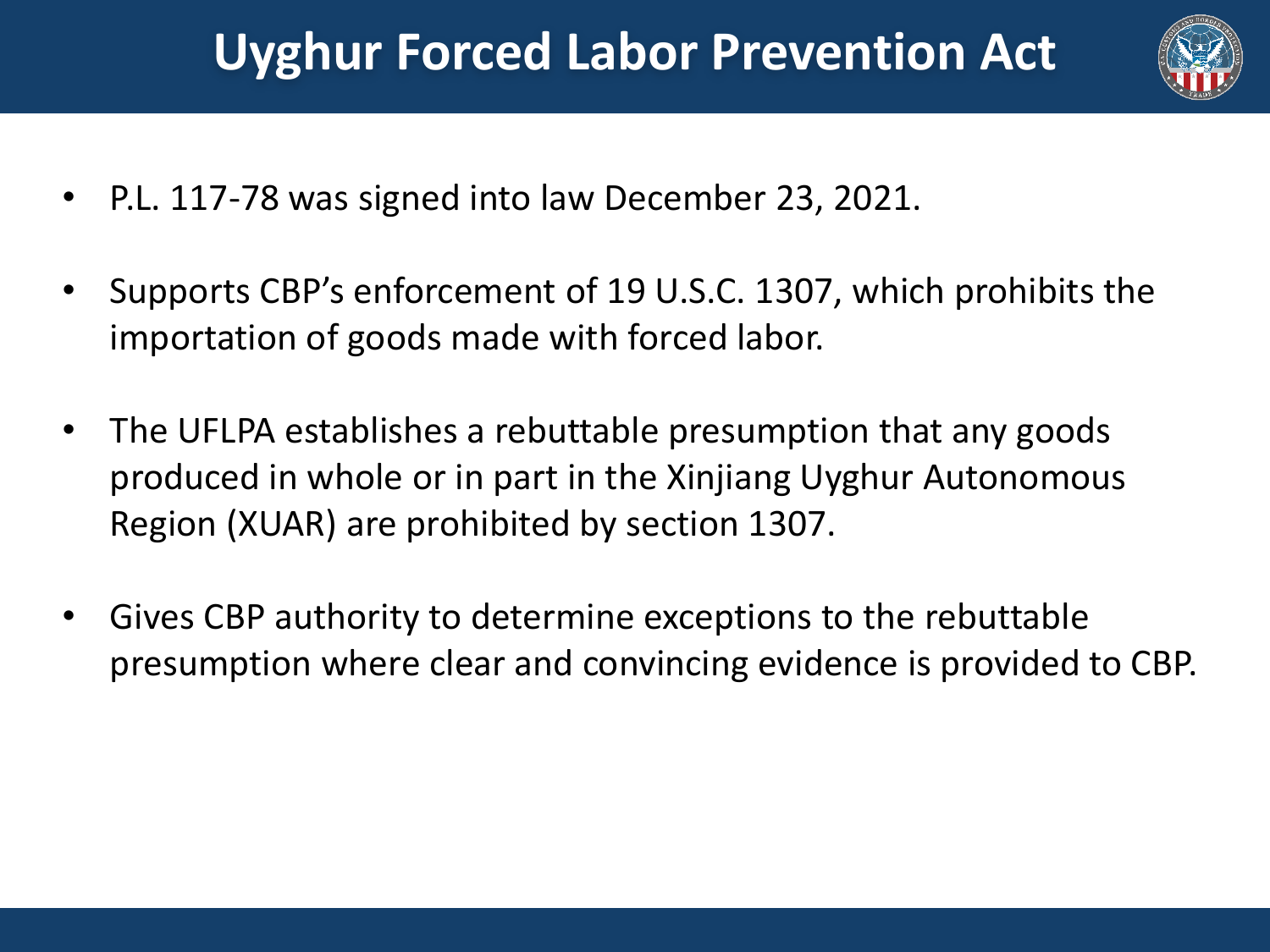## **Forced Labor Enforcement Task Force (FLETF)**



- • The FLETF was established under the United States-Mexico-Canada Implementation Act to monitor U.S. enforcement of the prohibition on importing goods made with forced labor.
- • Executive Order 13923 (May 15, 2020) named the Secretary of Homeland Security as the Chair of the FLETF and named specific members/observers to the group.
	- On January 11, 2022, the Secretary of Homeland Security signed DHS Delegation Number: 23034, delegating the role of FLETF Chair to the Under Secretary for Policy.
	- **The groups hold quarterly principal-level meetings, and more regular staff-level meetings as** needed



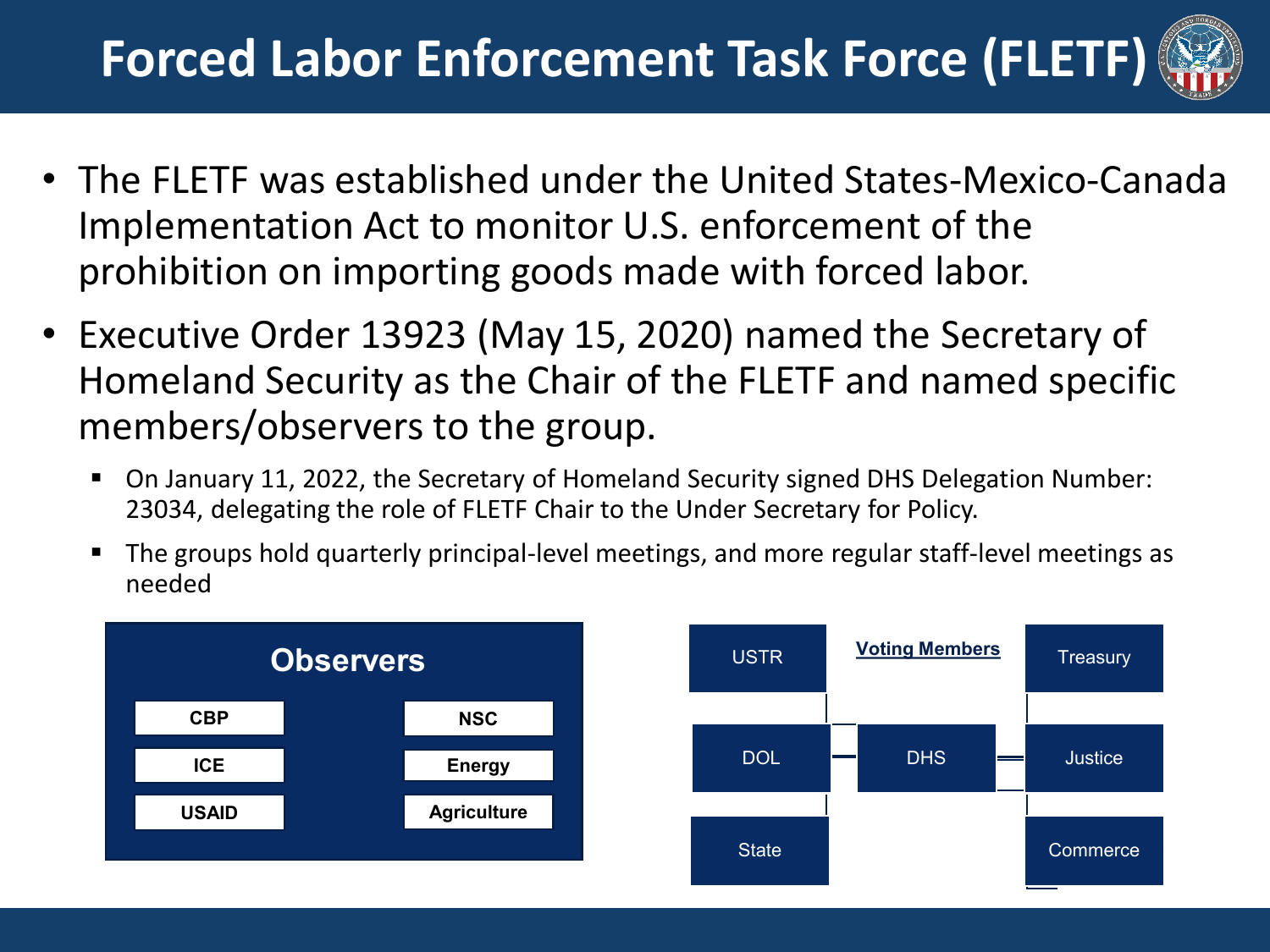## **Forced Labor Enforcement**



- • Sec. 2 of the UFLPA directs the FLETF to develop a strategy to support enforcement of the prohibition on goods from the XUAR made with forced labor.
- The UFLPA requires that the FLETF to:

| No.            | Task                                            | Days*     | $D + 0**$ | <b>Date</b>      |
|----------------|-------------------------------------------------|-----------|-----------|------------------|
| $\mathbf{1}$   | <b>Publish FRN &amp; Solicit Public Comment</b> | $\leq 30$ | $D+30$    | 24 JAN 22        |
| $\overline{2}$ | <b>Public Comment Period</b>                    | $\geq 45$ | $D+75$    | <b>10 MAR 22</b> |
| $\overline{3}$ | <b>Public Hearing</b>                           | $\leq 45$ | $D+120$   | 8 APR 22         |
| $\overline{4}$ | Develop and Submit Strategy to Congress         | $\leq 60$ | $D+180$   | <b>21 JUN 22</b> |

 • Strategy includes how CBP plans to enhance legal authorities and other tools, additional resources required, guidance to importers, and evidence required.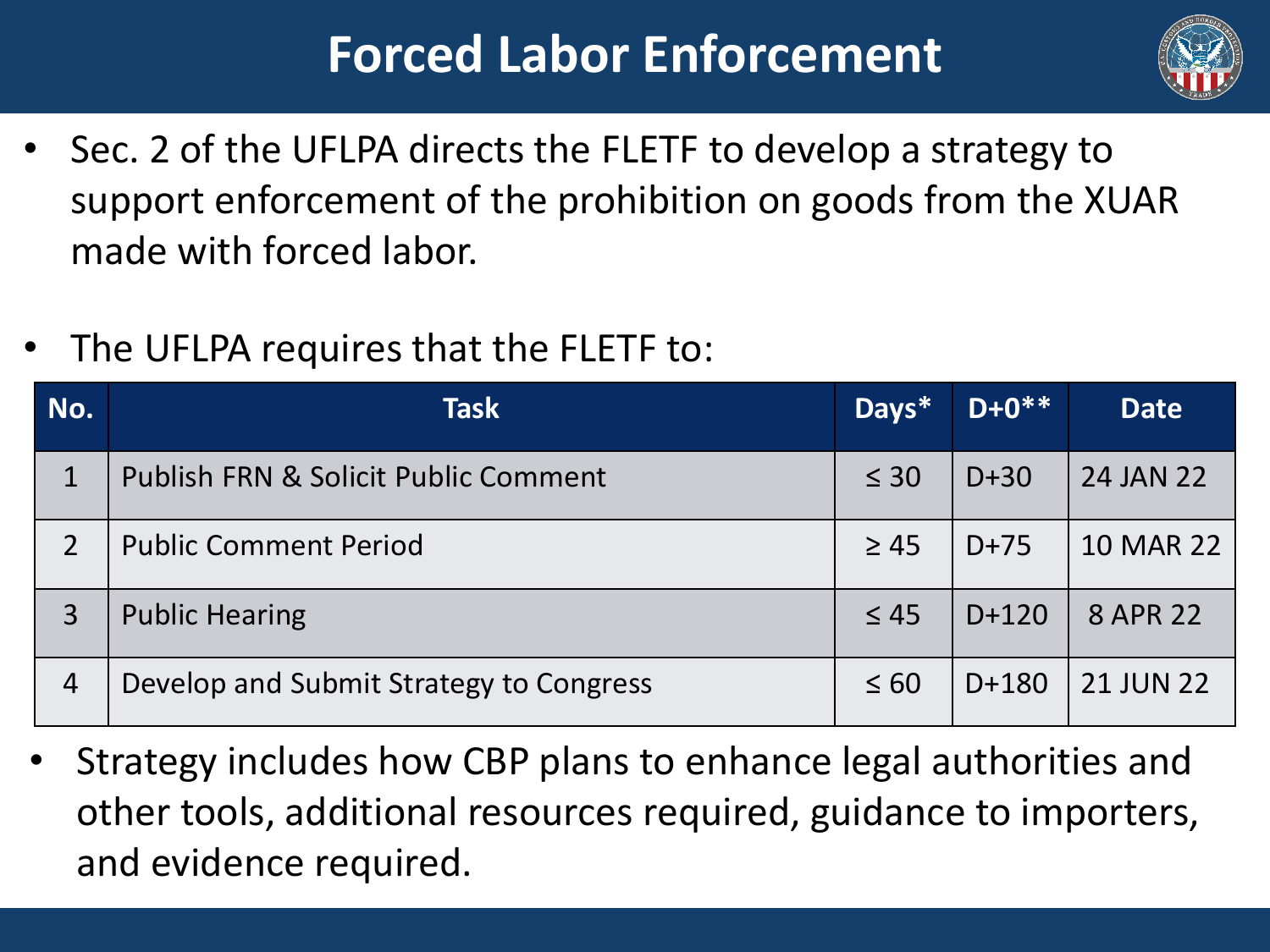## **Rebuttable Presumption**



• The UFLPA establishes a rebuttable presumption on XUAR goods.

| No. | Taski                                       | Days* $D+0**$ | <b>Date</b>                    |
|-----|---------------------------------------------|---------------|--------------------------------|
|     | 5   Rebuttable Presumption Enter Into Force |               | $\leq$ 180   D+180   21 JUN 22 |

 *\* ≤ No More Than, ≥ No Less Than; \*\* D+0 is 23 December 2021* 

- • Applies to any goods, wares, articles, and merchandise mined, produced, or manufactured wholly or in part in the XUAR or produced by an entity on a list created by the FLETF.
- • UFLPA gives CBP authority to determine exceptions where:
	- Importer of Record has complied with the guidance in strategy.
	- ‒ Completely and substantively responded to all inquiries by CBP.
	- ‒ Provides clear and convincing evidence that the merchandise was not wholly or in part made with forced labor.
- Exceptions to the UFLPA will be reported to Congress within 30 days and will be subject to public disclosure.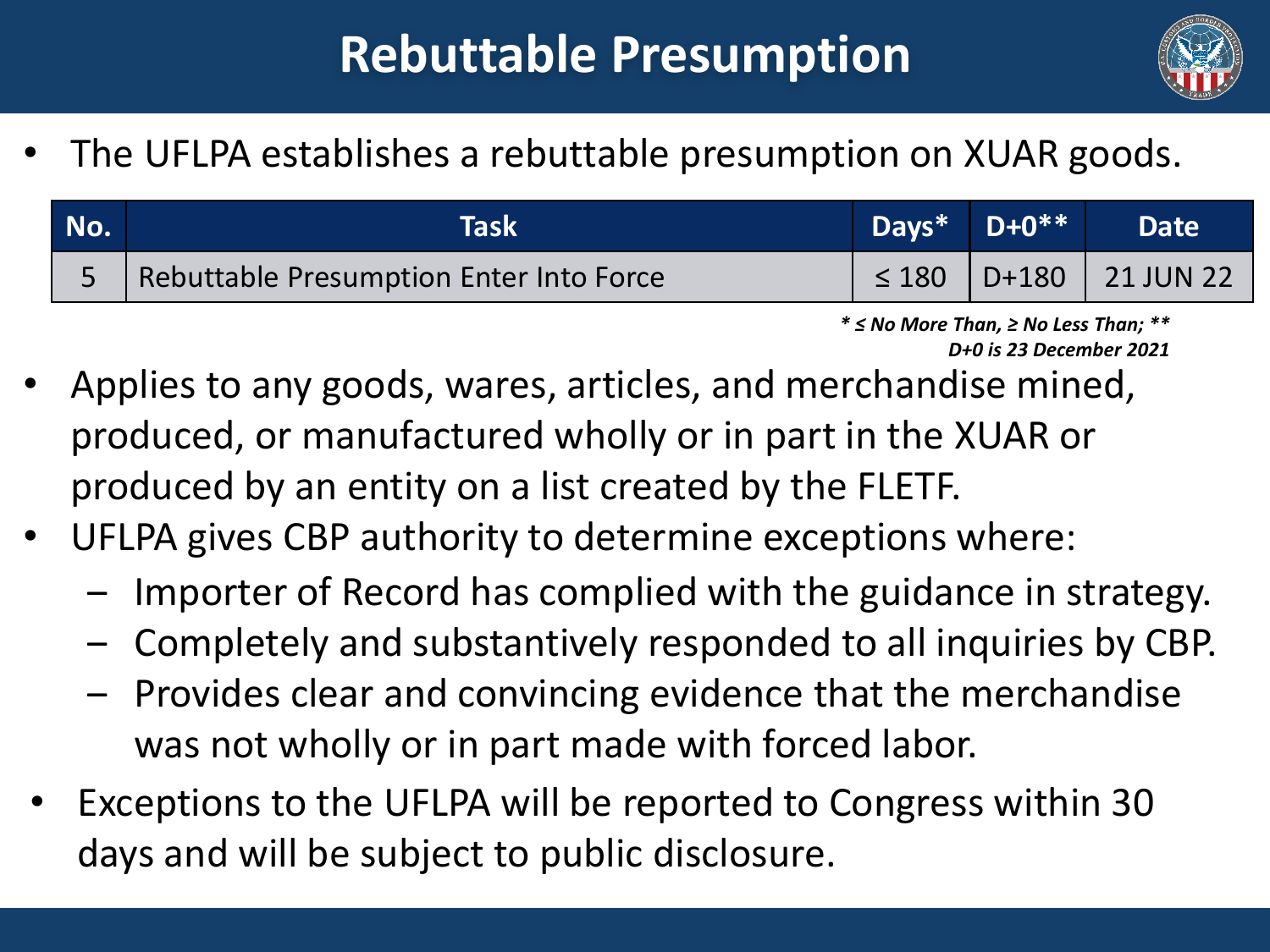#### **Existing CBP Forced Labor Trade Enforcement Actions**



#### **Withhold Release Order (WRO)**

- **Target:** Foreign entities/Manufacturers or Locations
	- • **Explanation:** An internal instruction from the CBP Commissioner or delegated official to CBP's ports of entry to detain merchandise within the scope of the order. Merchandise subject to a WRO may be excluded from entry.

#### **Finding**

- **Target:** Foreign entities/Manufacturers
	- • **Explanation:** Requires approval of the Secretary of Homeland Security. Published in the Federal Register and Customs Bulletin. Merchandise subject to a Finding is subject to seizure/forfeiture.

#### **Penalties**

- **Target:** The U.S. importer
	- importer who imports goods made with forced labor into the United • **Explanation:** civil administrative penalty may be issued against an States.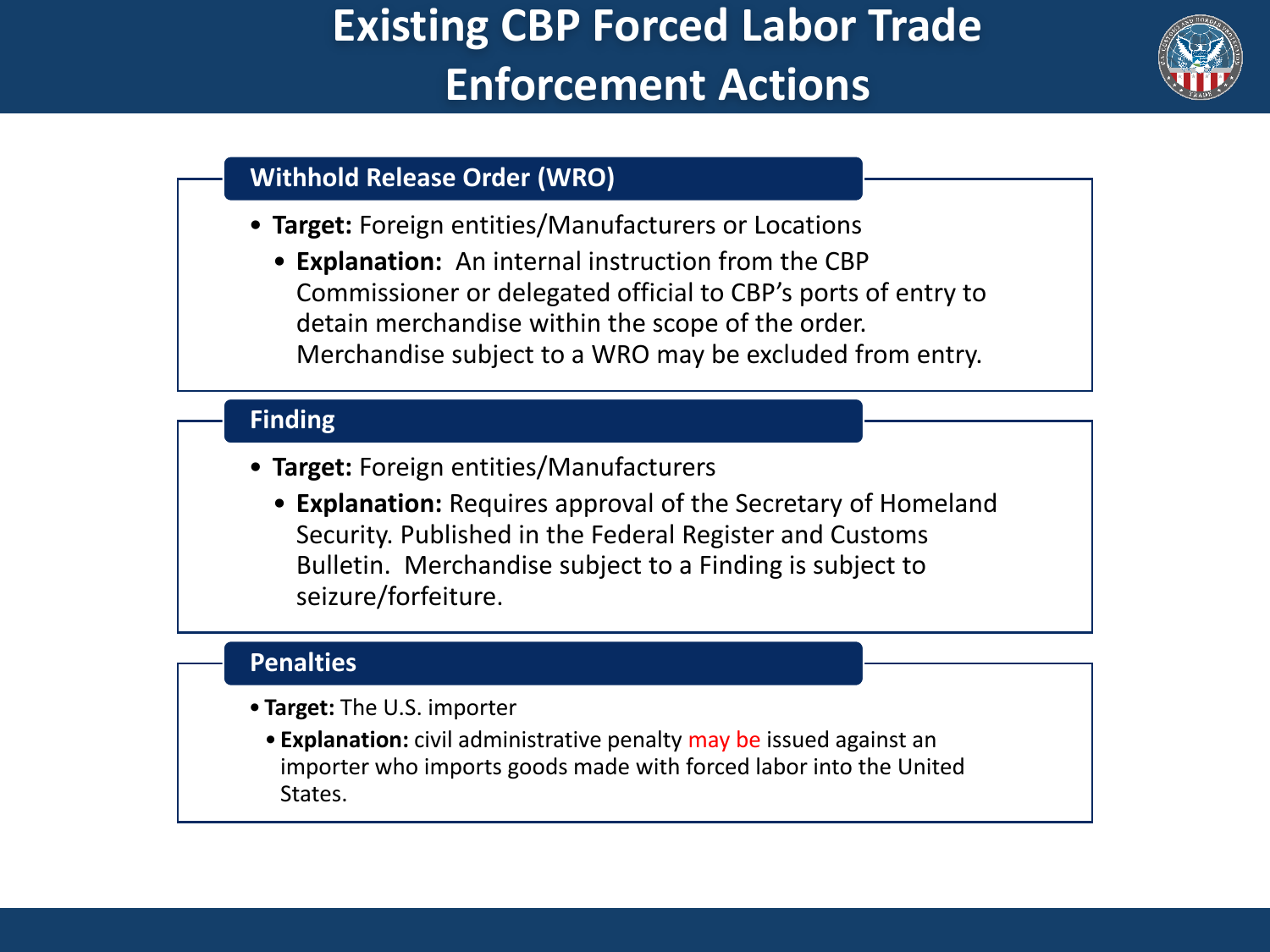#### **UFLPA Enforcement Actions**



## **Enforcement Action**

 Shipments subject to the UFLPA rebuttable presumption will follow the typical detention process, pursuant to 19 U.S.C.  $\S$  1499. Based on the identified risk of the shipment, CBP will immediately detain, exclude or seize shipments subject to the UFLPA rebuttable presumption.

#### **Exceptions**



 Importers will have the opportunity to rebut the presumption by submitting clear and convincing evidence on each instant shipment. The evidence must conform with Section 3 (b) of the UFLPA. To comply with Section 3 (b) and to rebut the presumption under 3 (a), an importer must (1) fully comply with the guidance in Section 2 (d) (6) and any implementing regulations (2) completely and substantively to respond to all inquiries for information submitted by CBP, and (3) demonstrate by clear and convincing evidence that the merchandise is not mined, produced, or manufactured wholly or in part by forced labor.

 Exceptions to the UFLPA will be reported to Congress within 30 days and will be subject to public disclosure. Importers may protest exclusions pursuant to 19 U.S.C. § 1514.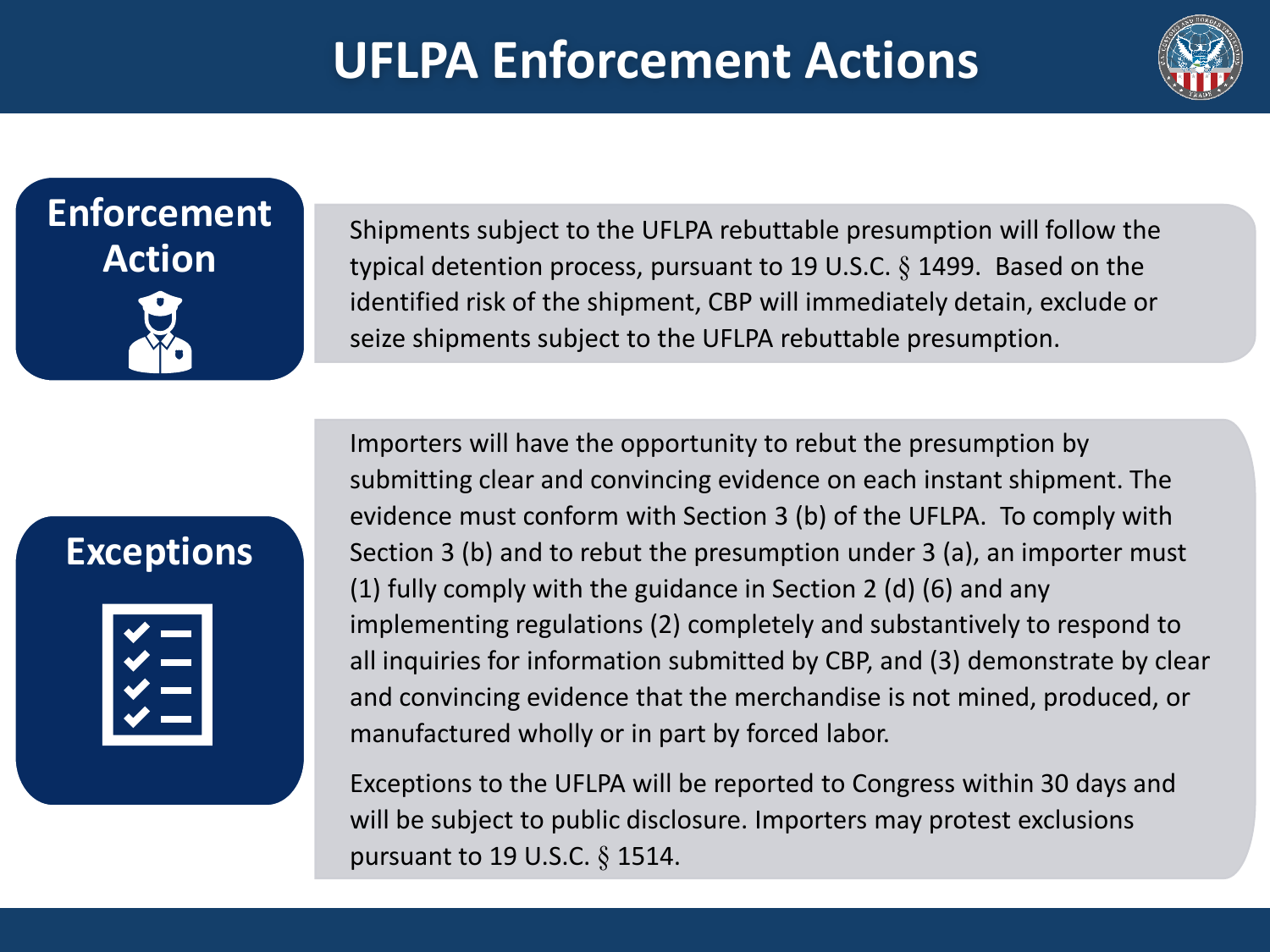#### **Admissibility Review Planning**



#### **Types and Nature of Evidence**

 These information sources provide guidance to importers to understand the type of documentation that CBP will require if their merchandise is subject to the UFLPA.

- CBP Reasonable Care Informed Compliance Publication
- Xinjiang Supply Chain Business Advisories
- Federal Acquisition Regulations
- National Action Plan on Responsible Business and Conduct
- $\bullet$  Tools for Labor Compliance • The U.S. Department of Labor's Comply Chain: Business
- The U.S. Department of State's Responsible Sourcing Toolkit

 The documentation provided should include all stages of the product's supply chain, including; mining, production, and/or manufacture.